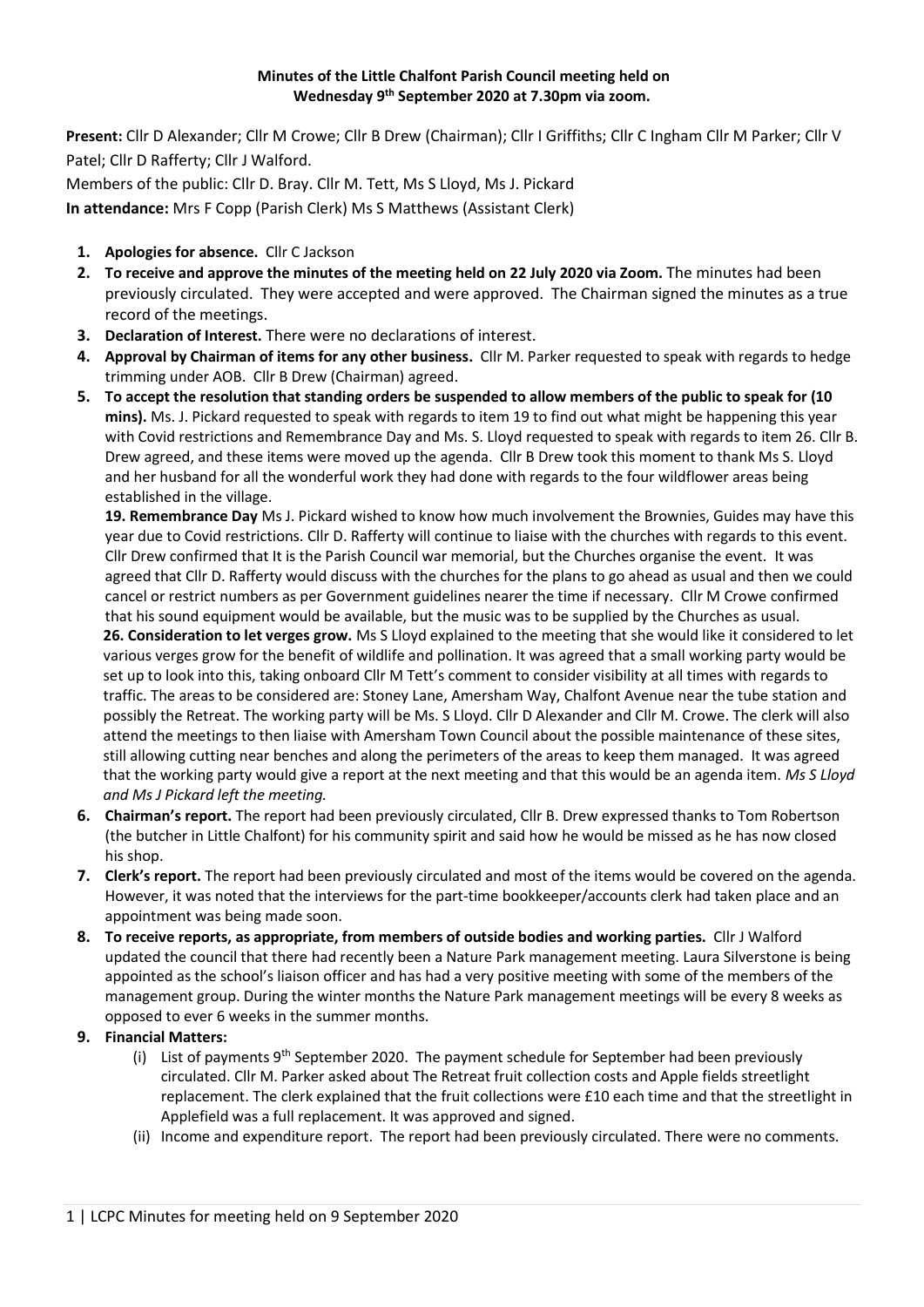- **10. Standing Orders.** A draft update had been circulated to councillors. Cllr B. Drew thanked Cllr M. Parker for his comments previously circulated and the Clerk will re draft the updated standing order for approval at the next meeting.
- **11. Financial Procedures.** A draft update had been circulated to councillors. Cllr B. Drew thanked Cllr M. Parker for his comments previously circulated and the Clerk will re draft the updated standing order for approval at the next meeting.
- **12. Beel Close update.** We are waiting for TfL to come back to us, the clerk will contact them for an update.
- **13. Streetlights. Update.** The Salix loan has been approved by the MHCLG and the Salix company have been informed. We are in the process of preparing the contract with Sparkx for this work and hope to have the transition to LED done by the end of the year.
- **14. Community Boards update.** Cllr B Drew updated the meeting that the first full meeting of the community boards had now taken place and the second full meeting was on 10<sup>th</sup> September 2020. There had also been meetings of the subcommittees that Cllr J Walford and Cllr V Patel had been part of. Cllr I Griffiths had been unavailable, but Mr R Funk had attended. It was discussed that it was early days and that the subcommittee meetings needed to be structured to allow all members the opportunity to speak. Cllr D Bray said he would bring this up at the next full community boards meeting. It will be considered if it is for us to make an application to the community boards for Cokes Lane corner traffic/pedestrian measures and CCTV in the Nature Park if appropriate.
- **15. Cokes Lane Feasibility Study update.** It has been requested for the possibility of bollards on the pavement to be added to the feasibility study and this is being looked into. When we have the information, it will be circulated to councillors and put as an agenda item at for the next meeting.
- **16. Community Centre. Update.** Cllr B Drew updated the meeting that Mr G Yellowley had been asked and agreed to be a member of the working party. A meeting with Cllr M Tett and the planning department is being arranged soon. At present all suggestions will be explored.
- **17. Local Plan. Update.** Cllr C Ingham reported no movement on the local plan, which was still held up by the dispute between Bucks Council and the Inspectors over the Duty to Cooperate issue. The new government white paper, 'Planning for the Future', proposed radical changes to the planning system with a consultation deadline of 29 October, but the reforms, if adopted, would not come into effect for some time because of the need for legislation. The government was also holding a separate consultation, deadline 1 October, on four changes which could be introduced in the short term. However, these would not affect local plans, like ours, which had already reached the inspection stage. The PC Planning Committee will consider responses to the two consultations.
- **18. Parking Issues.** At present the consultation for Elizabeth Avenue and Bell Lane is on hold due to the changes in parking that have occurred due to Covid. However it was decided that Cllr M Parker would draft a letter to Mr G Grant at the Entertainer to ask if the working practices in the run up to Christmas would give rise to any parking issues and if alternative parking arrangements could be considered. Cllr M Parker will also draft an email to highways with regards to the continuation of the yellow line on the road to go around the corner as expected. The communications will be sent from the clerk.
- **19. Remembrance Day.** This had been previously discussed under item 5.
- **20. Parish Council Newsletter update.** Cllr J Walford had circulated to the parish councillors article suggestions and a timing schedule. Work on the newsletter articles are now in progress to meet print deadlines. *Cllr M Tett left the meeting.*
- **21. The Retreat -Tree situation.** An email from a resident had been circulated to the councillors about the problem of the apple tree and the fruit dropping causing many wasps to be present. During the summer we have arranged collection of collected to fruit to be taken away. The issue was discussed, however the maintenance of trees is not part of the Parish Councils remit and so it was decided that Buckinghamshire Council would be contacted to confirm the status of the tree and any possible suggestions/solutions. This would be put on as an agenda item once Buckinghamshire Council have come back to us.
- **22. Update on actions relating to the coronavirus pandemic - Village Green etc.** No cafes are now seeking to use the Village Green.
- **23. Covid Risk Assessment/s and information for Village Hall reopening.** Cllr B Drew thanked Ms S Matthews for her work on this. All the signs and hand sanitizers are up in the hall and an entrance and exit system has been put in place. The situation is as up to date as it can be at present and the first booking on reopening the hall took place on  $7<sup>th</sup>$  September.
- **24. Public House protection consideration in Little Chalfont.** An email had been received from the Chiltern Society save our pubs group and had been circulated to councillors. It was decided that the landlords of the White Lion